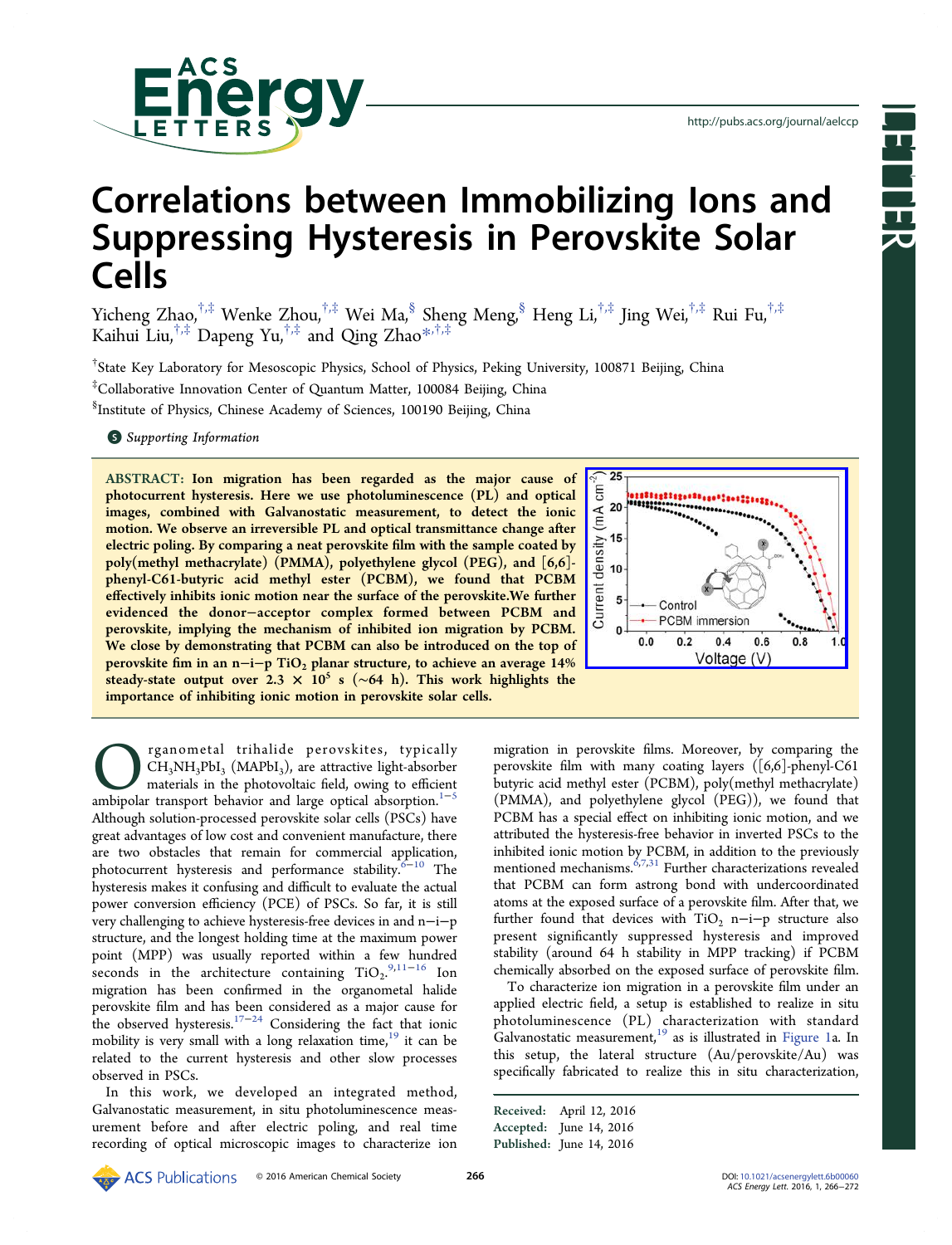<span id="page-1-0"></span>

Figure 1. (a) Schematic illus[tration of the in situ PL characterization with Galvanostatic measurement. The latera](http://pubsdc3.acs.org/action/showImage?doi=10.1021/acsenergylett.6b00060&iName=master.img-002.jpg&w=301&h=335)l structure consists of planar electrodes composed of a 3 nm  $Al_2O_3$  film and Au (length: 10 mm; width: 0.5 mm; height: 150 nm). The gap of these two electrodes is close to 50 μm. (b) Voltage−time  $(V-t)$  curve for a fixed direct current at 10 nA. The on and off indicate the current switches on and off, respectively. (c) PL spectra show a significant decrease at the positive pole (cathode) after electric poling at  $1 \text{ V}/\mu\text{m}$  for 6 s. (d) PL spectra show a significant decrease at the negative pole (anode) after electric poling at 1 V/μm for 6 s, accompanied by a strong blue shift from ∼765 to 757 nm in the spectra.

and the dynamic process is recorded using both PL spectra and applied voltage. Unless otherwise stated, the measurements are conducted in ambient air. For Galvanostatic measurement, a standard method to characterize ion migration in the ionic conductor is used; upon switching the current from 0 nA to a preset value of 10 nA, the voltage instantaneously reaches ∼1 V and then gradually increases to a larger value of ∼18 V (Figure 1b). During this slow process, both the electron and ion contribute to the conductivity,  $j = (\sigma_{\text{ion}} + \sigma_{\text{electron}})E$ . As ions gradually accumulate at the two sides, a compositional gradient to block the current gradually forms. This blocking effect demands a larger voltage to retain the constant current (10 nA). At last, the voltage increases to the saturation value where only electronic conductivity exists (Figure 1b). This slow process strongly suggests that ionic transport exists in the film with an extremely small diffusion coefficient of  $\sim 10^{-8}$  cm<sup>2</sup>  $s^{-118,19}$  compared to that of electronic transport,  $10^{-1}$  cm<sup>2</sup>  $s^{-1.5}$ .

Considering the fact that ion migration will induce excess de[fects](#page-6-0)  $(V<sub>L</sub>, I<sub>MA</sub>)$  in the film,<sup>21,22</sup> especially [a](#page-6-0)t the two sides of a sample, in situ PL characterization is used here to further confirm this process. PL i[ntens](#page-6-0)ity decreases after the voltage switches on at both the anode and cathode by approximately 1 order of magnitude in 6 s (Figure 1c,d), indicating that defect states increase in the perovskite film with time after applying an electric field across the film. In addition, the peak position after

electric poling has no visible shift near the cathode pole (Figure 1c), while a large blue shift from 767 to 757 nm is observed near the anode (Figure 1d), which may originate from the strong band-filling effect induced by  $V_I$  with n-doping.<sup>25,26</sup> Moreover, an irreversible process for the PL spectra after switching off the current is observed (Figure S1, Suppo[rting](#page-6-0) Information), as is consistent with the decay process in Figure 1b. This irreversible process implies that a cha[nge of PL](http://pubs.acs.org/doi/suppl/10.1021/acsenergylett.6b00060/suppl_file/nz6b00060_si_001.pdf) [intensity wi](http://pubs.acs.org/doi/suppl/10.1021/acsenergylett.6b00060/suppl_file/nz6b00060_si_001.pdf)ll be maintained after electric poling, which is consistent with results by Xiao et al. $21,22$ 

With that in mind, we further move on to use PL mapping in a fixed region of about 30  $\times$  50  $\mu$ m<sup>2</sup> [on a](#page-6-0) perovskite film before and after 10 s of electric poling ( $\sim$ 0.35 V/ $\mu$ m) along the x direction (Figure 2a,b). The PL intensity in the entire region has a similar value before electric poling (Figure 2a), but it evolves int[o a quas](#page-2-0)i-Gaussian distribution after poling (Figure 2b). The PL intensity decreases most significantly at the electrode sides, almost 1/6 of that in the mi[ddle](#page-2-0) [posit](#page-2-0)io[n. This](#page-2-0) [d](#page-2-0)istribution resembles an ionic distribution as predicted in macroscopic theory of mixed conduction.<sup>27–29</sup> As is expected below, the largest variation of stoichiometric excess or vacancy of mobile ions is located at the two electro[de](#page-6-0)s,  $N = N_0 + A(x/L)$  $N = N_0 + A(x/L)$  $-$  0.5),<sup>27</sup> where  $N_0$  is the initial concentration, L is the length of the sample (50  $\mu$ m), and A is a constant depending on the ionic condu[ctiv](#page-6-0)ity of the material. The significantly quenched PL can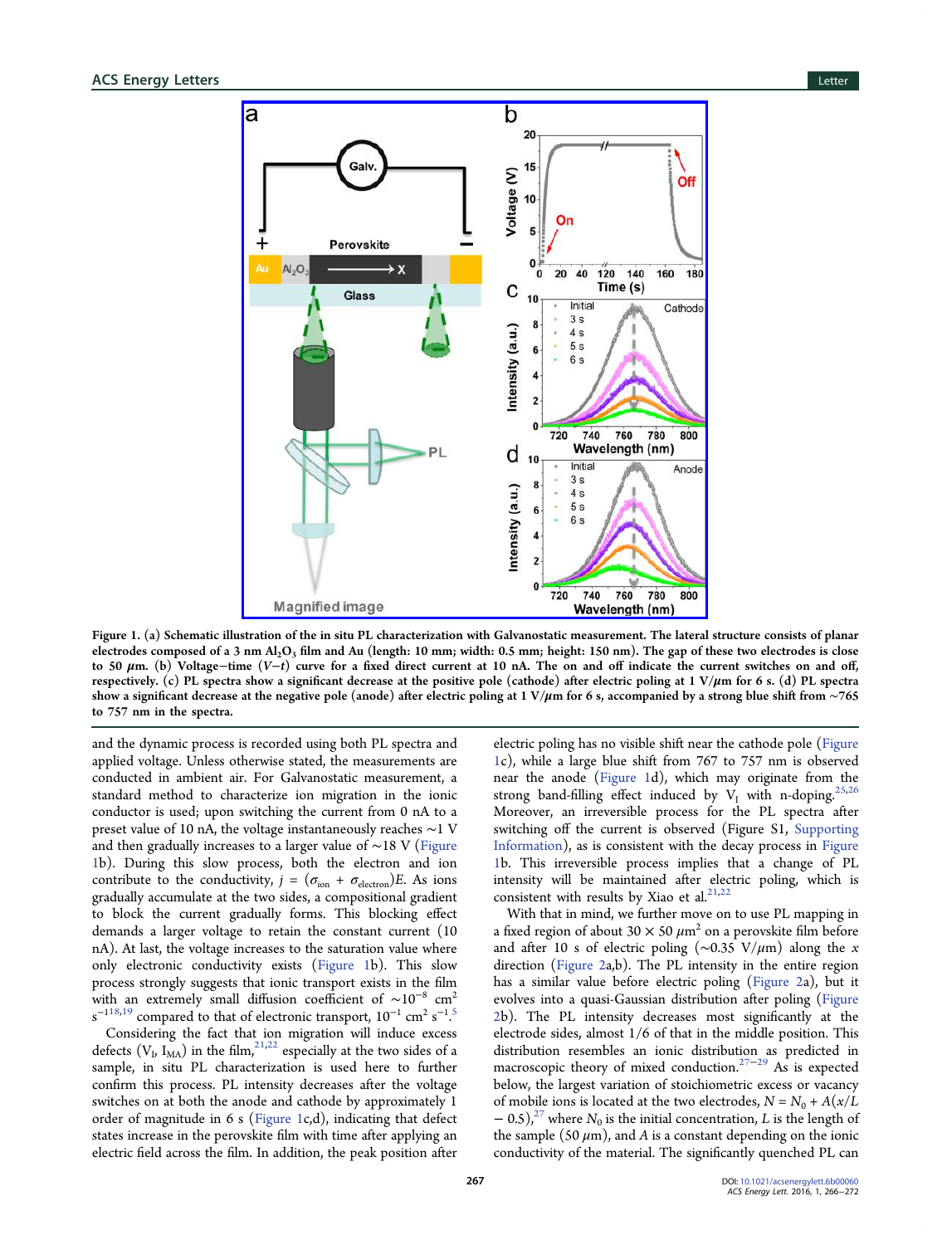<span id="page-2-0"></span>

Figure 2. PL mapping tests on a 30  $\times$  50  $\mu$ m<sup>2</sup> region of perovskite fi[lm before \(a\) and after \(b\) the aforementioned](http://pubsdc3.acs.org/action/showImage?doi=10.1021/acsenergylett.6b00060&iName=master.img-003.jpg&w=406&h=329) Galvanostatic measurement with ∼0.35 V/μm. Optical microscopic image of the perovskite film before (c) and after (d) accelerated electric poling at 1 V/  $\mu$ m for 20 s.

be reasonably attributed to the excess defect states induced by ionic motion, where the two sides of the film have the largest amount of defect states (Figure 2b). More than that, PL mapping on the peak position also presents an obvious difference before and after electric poling (Figure S2, Supporting Information), consistent with the results in Figure 1d.

[Accelerated ionic mot](http://pubs.acs.org/doi/suppl/10.1021/acsenergylett.6b00060/suppl_file/nz6b00060_si_001.pdf)ion under a high field of 1  $V/\mu$ [m can](#page-1-0) [ca](#page-1-0)use image contrast change under optical microscopic observation (Figure 2c,d), as schematically shown in the measurement setup in Figure 1a. The contrast change from panel c to d in Figure 2 is possibly due to the composition or morphology change dur[ing electr](#page-1-0)ic poling of a lateral structure device. The snapshots of this dynamic process (Figure 2d) demonstrate the drift of ions in the film, with more black dots appearing at the anode. These black dots may come from the loss of iodine in the area close to the anode if the I<sup>−</sup> ion is the main migration species, although the  $MA<sup>+</sup>$  ion was also reported. The finding of ion drift in optical imaging is generally in agreement with previous study by Xiao et al.<sup>2</sup>

The above observations suggest that ion drift under an electric field introduces defect states in the per[ovs](#page-6-0)kite film. To further support our scenario on the density of defect states induced by ion migration, we use density function theory (DFT) calculation to reveal how these stable defect states are formed when ion migration occurs. Details of DFT calculation are shown in the Supporting Information. The underlying physical picture and simulation results are demonstrated in

Figure 3. Iodine-rich and iodine-poor conditions will be realized in different areas of the perovskite film after electric poling, as is [shown in](#page-3-0) Figure 3a,c. Differing from previous calculations in the bulk of the film, in our slab model, deep-level defects will form near [the](#page-3-0) film surface due to I trimers and Pb dimers in Figure 3a−c (∼0.3 eV below the conduction band minimum (CBM)), serving as nonrecombination centers (Figure 3d−f).<sup>30</sup> [This resu](#page-3-0)lt offers powerful evidence of our explanation of the PL quenching behavior observed in Figure 2b.

By using these characterization methods, we f[urther](#page-3-0) [m](#page-3-0)ove on to detect the influence of different coating layers on ionic motion in the perovskite. Here, PMMA, PEG, and PCBM are selected to spin-coat on the perovskite film, and lateral devices are fabricated. We observe that optical images and PL spectra show little change during 1 min of poling  $(1 V/\mu m)$  after the three material coatings (Figure S3), compared with the drastic change in the control sample. We also conduct experiments in vacuum and find that [optical im](http://pubs.acs.org/doi/suppl/10.1021/acsenergylett.6b00060/suppl_file/nz6b00060_si_001.pdf)ages present indiscernible change if we put the sample in vacuum system  $(1 \mu Torr)$  under the same poling condition (Figure S3, Supporting Information). These results are consistent with those of T. Leijten et  $al.<sup>23</sup>$  that moisture can enhance the ionic [motion in perovskites](http://pubs.acs.org/doi/suppl/10.1021/acsenergylett.6b00060/suppl_file/nz6b00060_si_001.pdf) [and](http://pubs.acs.org/doi/suppl/10.1021/acsenergylett.6b00060/suppl_file/nz6b00060_si_001.pdf) that any coating layers on the perovskite or in vacuum c[ond](#page-6-0)itions can relieve the detrimental effect induced by ambient moisture. This irreversible interaction with water under bias is vividly demonstrated, implying the importance to conduct stability tests with strict encapsulation. More than that, for the conductance and Galvanostatic measurements in the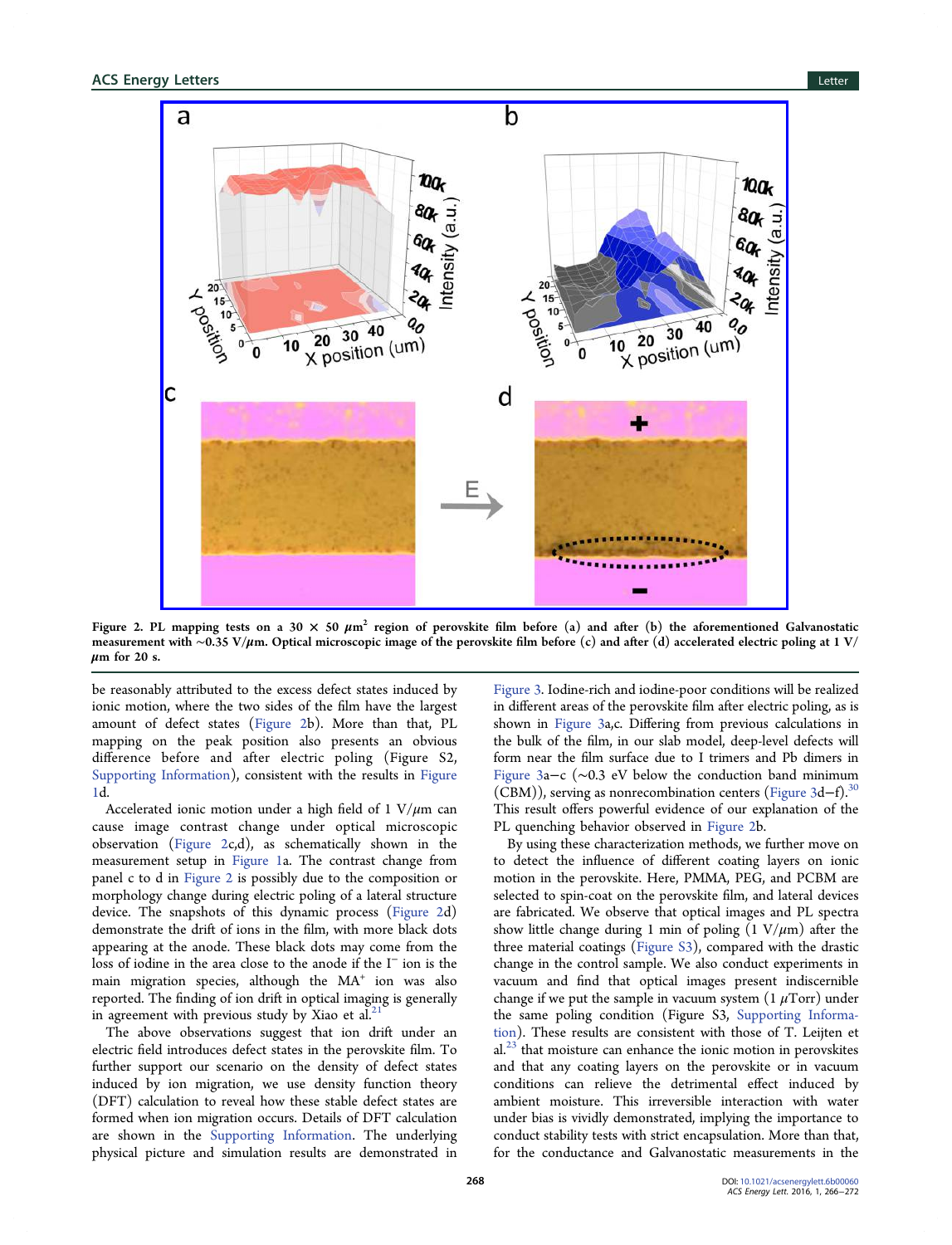<span id="page-3-0"></span>

Figure 3. (a-c) Atomic structure of two-dimentional perovskite  $(CH_3NH_3)_3Pb_2I_7$  viewed along the direction perpendicular to the z-axis. Color scheme: Pb: gold; I: purple; C: dark gray; N: blue; H: white. After adding an electric field, the I trimer can be induced in the I-poor region (a) and the Pb dimer can be induced in the I-rich region  $(c)$ , compared to the initial crystal structure  $(b)$ . Red circles in (a) and  $(c)$ represent the I trimer and Pb dimer, respectively. (d–f) Calculated band structure plot for intact (e),  $V_I^-$  (d), and  $I_{M_A}^{\phantom{M_A}0}$  (f) along G(0,0,0) to F(0,1/2,0) to Q(0,1/2,1/2) to Z(0,0,1/2) to G(0,0,0). For defect  $\rm V_1^-$ , there is an occupied defect state that lies below the perovskite CBM by 0.24 eV, which is shown by the red line. For  $I_{\rm MA}$  , formation of an I trimer introduces an empty defect state close to  $(\sim$ 0.35 eV) the bulk CBM, shown by the red line.

lateral device, these samples with a PMMA/PEG coating and in vacuum still present hysteresis and slow process (Figure S4). However, after PCBM treatment, the hysteresis has been significantly suppressed compared to the cont[rol sampl](http://pubs.acs.org/doi/suppl/10.1021/acsenergylett.6b00060/suppl_file/nz6b00060_si_001.pdf)e (Figure 4a). Furthermore, only the PCBM coating sample shows a much faster response time (0.06 and 0.2 s) compared t[o the very](#page-4-0) slow voltage response time constant of around 2.5 and 8.5 s in the control sample (Figure 4b). The above results strongly suggest a stronger inhibiting effect of ion migration by PCBM. PCBM is not just a m[oisture-res](#page-4-0)istant layer but may have other effects to inhibit ionic motion. This result, in turn, suggests that the Galvanostatic characterization has higher sensitivity to evidence the inhibited ionic motion.

As we know, PCBM is normally used to suppress hysteresis in inverted structures<sup>31−33</sup> due to defect passivation and electron extraction. Although Sargent et al.<sup>34</sup> proposed that PCBM may also inhibi[t ion](#page-6-0) migration to suppress hysteresis, it still lacks evidence. With that in mind, co[mpa](#page-6-0)red with other coating layers, we speculate that PCBM can also strongly bond with perovskites, leading to inhibited ionic motion. We further use liquid-state <sup>1</sup>H NMR measurements to prove whether strong interaction exists between fullerenes and ions on the exposed surface of perovskites. The proton NMR spectra of four samples were compared (Figure4c): deuterated DMSO solution with PCBM (sample 1), with MAI (sample 2), with PCB[M](#page-4-0) + MAI (sample 3), and PCBM + PbI<sub>2</sub> (sample 4). In

the signals of sample 1, the methylene group close to the ester bond in PCBM is characterized by the peak at  $\delta$  = 1.533, and a visible chemical shift  $\Delta\delta$  = 0.083 of this peak is observed in samples 3 and 4 with  $PbI_2$  and MAI, indicating interaction between iodine and PCBM. However, the proton resonance signal of −NH3 <sup>+</sup> in MAI presents a small shift from 7.522 to 7.531 ppm, indicating a very weak dipole interaction of MA<sup>+</sup> with the fullerene. For the interaction between the halogen and fullerene, the donor−acceptor nature due to charge transfer had previously been proven by Raman spectra, electron paramagnetic spectra (EPR), and absorption spectroscopy.<sup>34–37</sup> To directly confirm this strong interaction, here we devise a dissolution experiment for 3 mg mL<sup>-1</sup> C<sub>60</sub> with three [so](#page-6-0)l[ve](#page-6-0)nts: methylbenzene  $(C_7H_8)$ , iodobenzene  $(C_6H_5I)$ , and chlorobenzene  $(C_6H_5Cl)$ . When hydrogen in benzene is substituted for halogen (I/Cl), the  $C_{60}$  solubility correspondingly increases, which can be evidenced by a weakened Tyndall effect when a red laser beam passes through the solution, as shown in Figure 4d. This increased solubility should be independent of the polarity of the solvent due to the nonpolarity of  $C_{60}$ . To [su](#page-4-0)mmarize, PCBM can interact with I<sup>−</sup> in the perovskite film due to charge transfer to a buckyball and the van der Waals force with butyric acid methyl ester.

We close by demonstrating a new method of introducing PCBM into the perovskite film in n−i−p structure devices by immersing the as-prepared perovskite film in PCBM chlor-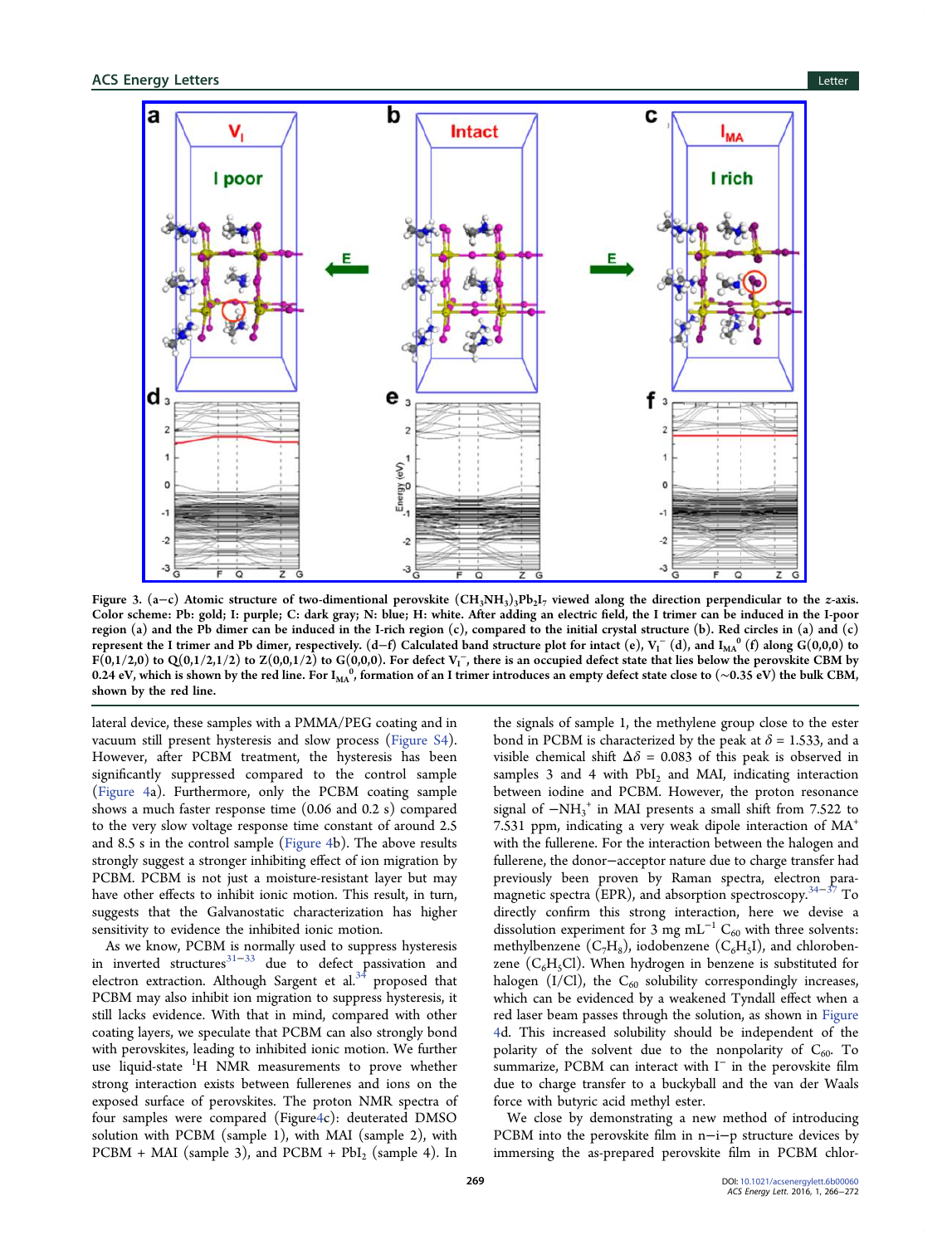<span id="page-4-0"></span>

Figure 4. (a) Conductance of the perovskite fi[lm with and without PCBM treatment by PCBM spin-coating \(2000 rpm/](http://pubsdc3.acs.org/action/showImage?doi=10.1021/acsenergylett.6b00060&iName=master.img-005.jpg&w=359&h=316)30 s) and annealing (105 °C/45 min) in a lateral structure device Au/MAPbI<sub>3</sub>/Au with a 50 µm gap. (b) Voltage−time (V-t) characteristics for the perovskite film with and without PCBM treatment, under Galvanstatic measuring mode. (c) NMR for four samples, MAI (15 mg mL<sup>−</sup><sup>1</sup> ), PCBM (saturated), MAI (15 mg mL<sup>-1</sup>) + PCBM (saturated), and PbI<sub>2</sub>(100 mg mL<sup>-1</sup>) + PCBM (saturated), in deuterated dimethyl sulfoxide (DMSO). (d) Tyndall effect for  $C_{60}$  (3 mg mL $^{-1}$ ) solution with different solvents (#1: methylbenzene; #2: iodobenzene; #3: cholorobenzene). A red laser passes through the solution from right to left.

obenzene solution (Figure 5a). Immersion time optimization is shown in Figure S5a. We perform the time-resolved photoluminescence (TR[PL\) test](#page-5-0) for three batches of samples: the control sa[mple, the pe](http://pubs.acs.org/doi/suppl/10.1021/acsenergylett.6b00060/suppl_file/nz6b00060_si_001.pdf)rovskite film after PCBM immersion, and the perovskite film after PCBM spin-coating. As presented in Figure 5b, PL spectra show a striking difference between spincoated and immersed samples. The PCBM spin-coated sample [shows co](#page-5-0)rresponding lifetimes of 2.5 and 18.3 ns by using biexponential fitting, indicating a strong quenching effect. Very different from the spin-coated case, the PCBM-immersion sample shows a much longer minority carrier lifetime close to 101.5 ns by using single-exponential fitting, similar to the control sample. This result proves that PCBM will not cause the electron reflux here, and the improved hysteresis does not originate from an effective quenching effect by PCBM. Mass spectrometry (SIMS) measurements (Figure S6) reveal the PCBM distribution by this method, that PCBM penetrates into the film through grain boundaries and c[hemically a](http://pubs.acs.org/doi/suppl/10.1021/acsenergylett.6b00060/suppl_file/nz6b00060_si_001.pdf)bsorb on the surface of the perovskite.

SEM characterization shows little difference in surface morphology after PCBM immersion (Figure S6). Current hysteresis is significantly decreased for the corresponding devices (Figure 5c). As a result, the PC[BM-immers](http://pubs.acs.org/doi/suppl/10.1021/acsenergylett.6b00060/suppl_file/nz6b00060_si_001.pdf)ed sample demonstrates a higher steady-state efficiency of 15.6% than that (8%) of [the contro](#page-5-0)l sample (Figure 5d). More importantly, the PSCs after PCBM immersion show a much better long-term stability in steady-state me[asuremen](#page-5-0)t mode, maintaining an

approximately average 14% PCE for as long as  $\sim$ 2.3 × 10<sup>5</sup> s (64 h) of continuous output at MPP, compared to the quickly degraded PCE in control devices (Figure 5d).

Furthermore, after PCBM immersion, the perovskite film has a much faster response than tha[t of the](#page-5-0) control sample in Galvanostatic measurements with ion blocking electrodes (Figure S7). On the basis of the above results plus the impedance spectra analysis (Figure S5), we speculate that the i[mproved](http://pubs.acs.org/doi/suppl/10.1021/acsenergylett.6b00060/suppl_file/nz6b00060_si_001.pdf) stability and suppressed hysteresis by PCBM immersion may originate fr[om the inh](http://pubs.acs.org/doi/suppl/10.1021/acsenergylett.6b00060/suppl_file/nz6b00060_si_001.pdf)ibited ionic motion by PCBM. The influence of chlorobenzene is excluded because devices with 16 h immersion in the solvent without PCBM present no improvement in efficiency and hysteresis.

In summary, by introducing the integrated method to detect ion migration, a close relation has also been built up between ion migration and hysteresis in PSCs. We offer evidence on the posit that PCBM can inhibit ionic motion to suppress current hysteresis in PSCs by moisture resistance and donor−acceptor bonding. We close by demonstrating that hysteresis and stability can also be improved in the TiO<sub>2</sub> n-i-p structure if the PCBM molecule is chemicallyabsorbed on the exposed surface and grain boundaries of the perovskite film. Enlightened by these results above, we speculate that hysteresis can be eliminated if ion migration is minimized in PSCs.

270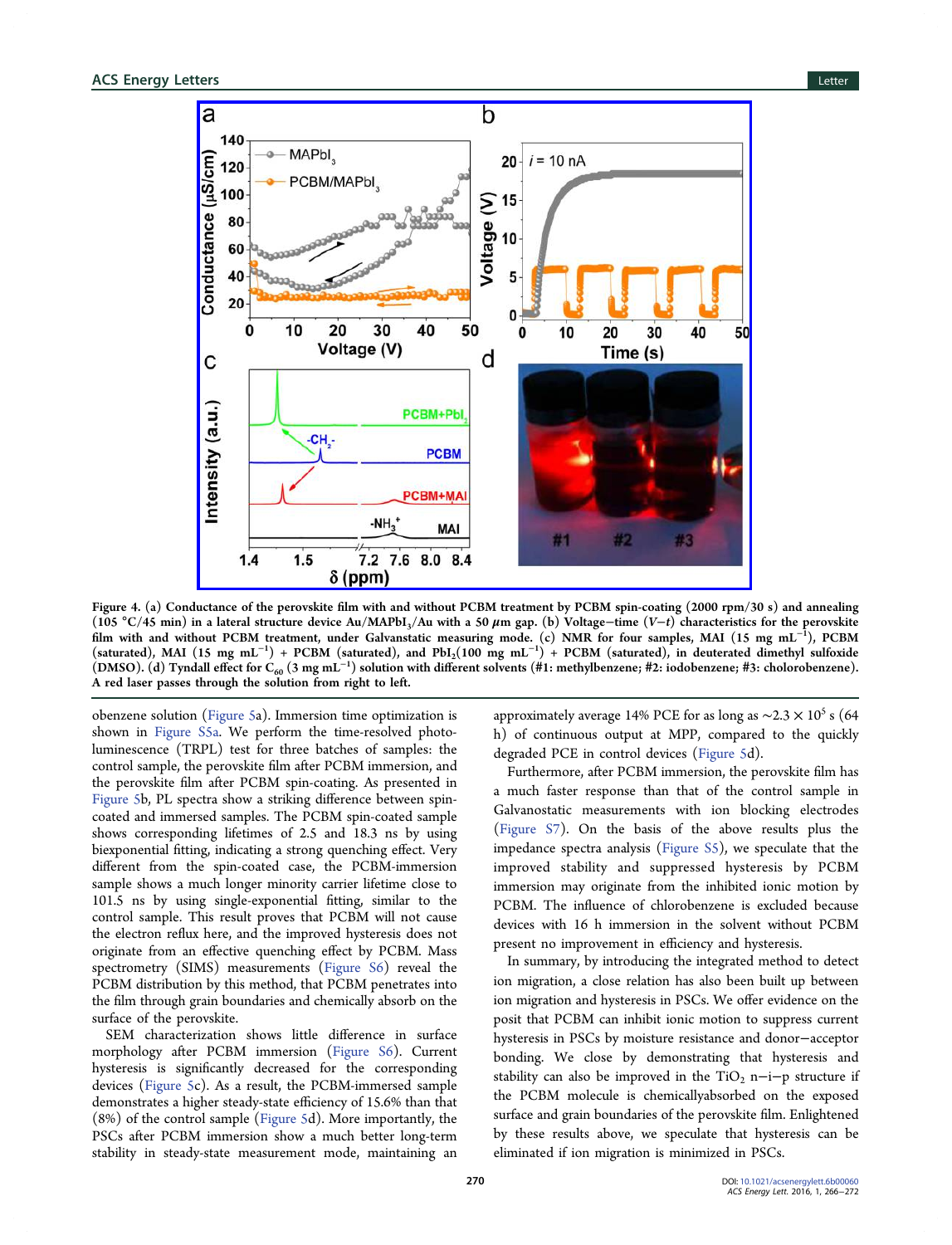<span id="page-5-0"></span>

Figure 5. (a) Illustration [diagram for the device preparation and PCBM immersion method. \(b\) TRPL character](http://pubsdc3.acs.org/action/showImage?doi=10.1021/acsenergylett.6b00060&iName=master.img-006.jpg&w=317&h=396)istics for three batches of samples: control, with PCBM immersion treatment, and with PCBM spin-coating and annealing treatment. (c)Current−voltage (I–V) characteristics for devices with and without PCBM immersion treatment. (d) Steady-state efficiency at MPP as a function of time for devices with and without PCBM immersion treatment. Continuously working at a 0.7 V bias, the efficiency was recorded every 1 s. Devices went through 16 h of continuous work at MPP under AM1.5 illumination without any optical filter in the glovebox (humidity < 0.1 ppm) followed by 8 h of being stored in the dark for every 24 h.

# ■ ASSOCIATED CONTENT

#### **S** Supporting Information

The Supporting Information is available free of charge on the ACS Publications website at DOI: 10.1021/acsenergylett.6b00060.

[Experimental methods a](http://pubs.acs.org)nd DFT cal[culation methods; PL](http://pubs.acs.org/doi/abs/10.1021/acsenergylett.6b00060) [spectra](http://pubs.acs.org/doi/abs/10.1021/acsenergylett.6b00060) change at positive and negative poling after the current switches off; PL mapping of the peak position of the perovskite film before and after electric poling; optical image of the PMMA-coated sample in air and the control sample in vacuum; conductance and Galvanostatic measurements for the PMMA-coated perovskite film in air and the control sample in vacuum; PCBM immersion time optimization process; impedance spectra analysis; SEM characterization and SIMS measurements of the perovskite film before and after PCBM immersion; Galvanostatic measurements of PCBM-immersed and control samples (PDF)

## ■ AUTHOR INFORMATION

#### Corresponding Author

\*E-mail: zhaoqing@pku.edu.cn.

## Notes

The auth[ors declare no compe](mailto:zhaoqing@pku.edu.cn)ting financial interest.

# ■ ACKNOWLEDGMENTS

This work was supported by National 973 projects (2013CB932602, 2011CB707601, MOST) from the Ministry of Science and Technology, China and the National Natural Science Foundation of China (NSFC51272007, 61571015, 11234001, 91433102). Q.Z. acknowledges the Beijing Nova Program (XX2013003) and the Program for New Century Excellent Talents in University of China.

## ■ REFERENCES

(1) Burschka, J.; Pellet, N.; Moon, S.; Humphry-Baker, J. R.; Gao, P.; Nazeeruddin, M. K.; Gratzel, M. Sequential deposition as a route to